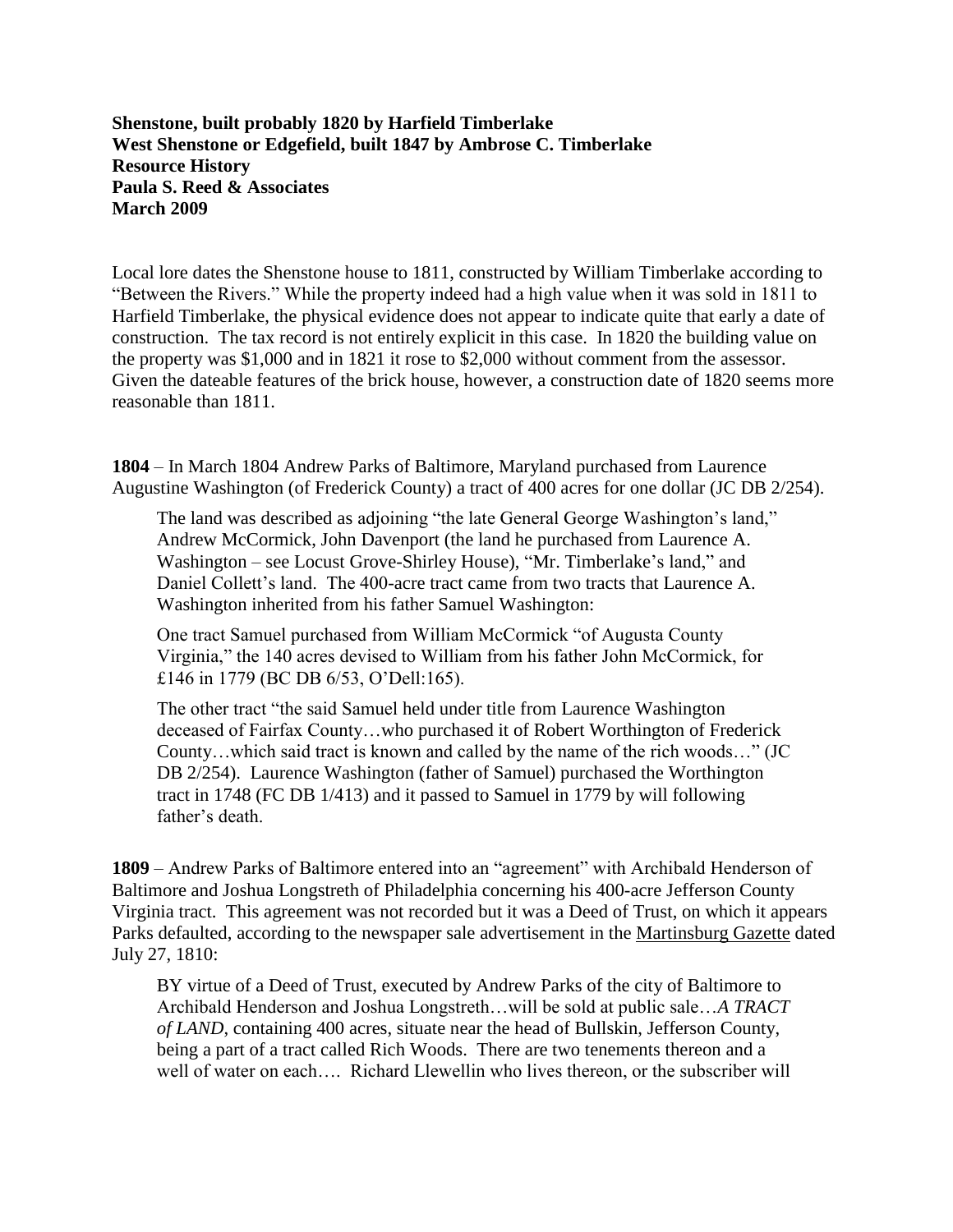shew [sic] the premises…." (John M'Pherson, Attorney for the Trustees, Jefferson County)

Parks (Parkes) was assessed on the JC land tax for 400 acres from 1806 through 1811.

**1811** – May 21, Henderson and Longstreth recorded the deed for the 400 acres, sold to Henry Gantt for \$6,560 (JC DB 6/330).

August 15, 1811 – Henry Gantt sold the now 398 acres to Harfield Timberlake for \$10,000 (JC DB 6/405).

On the 1810 census, Harfield Timberlake was listed as the head of a household that included one male aged 45+ , one male and female aged 26-44, and six females and three males under age 15. I believe Harfield was the younger male, with wife and family. The older male was likely his father or father-in-law. There were also 19 slaves in the household.

Harfield Timberlake owned 200 acres adjoining the 400-acre Parks tract for which he was assessed in 1810. With 19 slaves he may well have been working at least part of the Parks land and possibly living in the house not occupied by Llewellin (see ad above).

**1815** – Timberlake was not listed on the special house tax of this year, indicating that whatever house(s) he had on his acreage did not individually meet the \$500 minimum value.

**1820** – Harfield Timberlake was assessed for his 398-acre farm with a building value of \$1,000. We know there were two houses there in 1810 so this likely represents those plus their associated outbuildings.

## **In 1821, Harfield Timberlake's building value rose to \$2,000, without comment from the tax assessor, but this likely reflects the construction of his new, large brick house (Shenstone).** This assessment remained the same through 1827.

On the 1820 census the Harfield Timberlake household again included one male over the age of 45, one male and one female aged 26-44, and now seven females and three males under the age of 15. Timberlake, listed as a farmer, also had 24 slaves.

**1828** – Harfield Timberlake wrote his will and died (JC WB 5/404). He left everything to his wife Mary for "life" then to be divided equally among his children. Timberlake wrote his will in one short paragraph. He was apparently a man of few words.

Mary Timberlake lived on the 398-acre farm until 1845 when she passed away. Her tax assessment never changed during that time. When she died her property appraisal included 22 slaves, an 8-day clock "with brass works," and a lot of furniture, silver, books, etc., as well as farm equipment, animals, and grain (JC WB 11/128).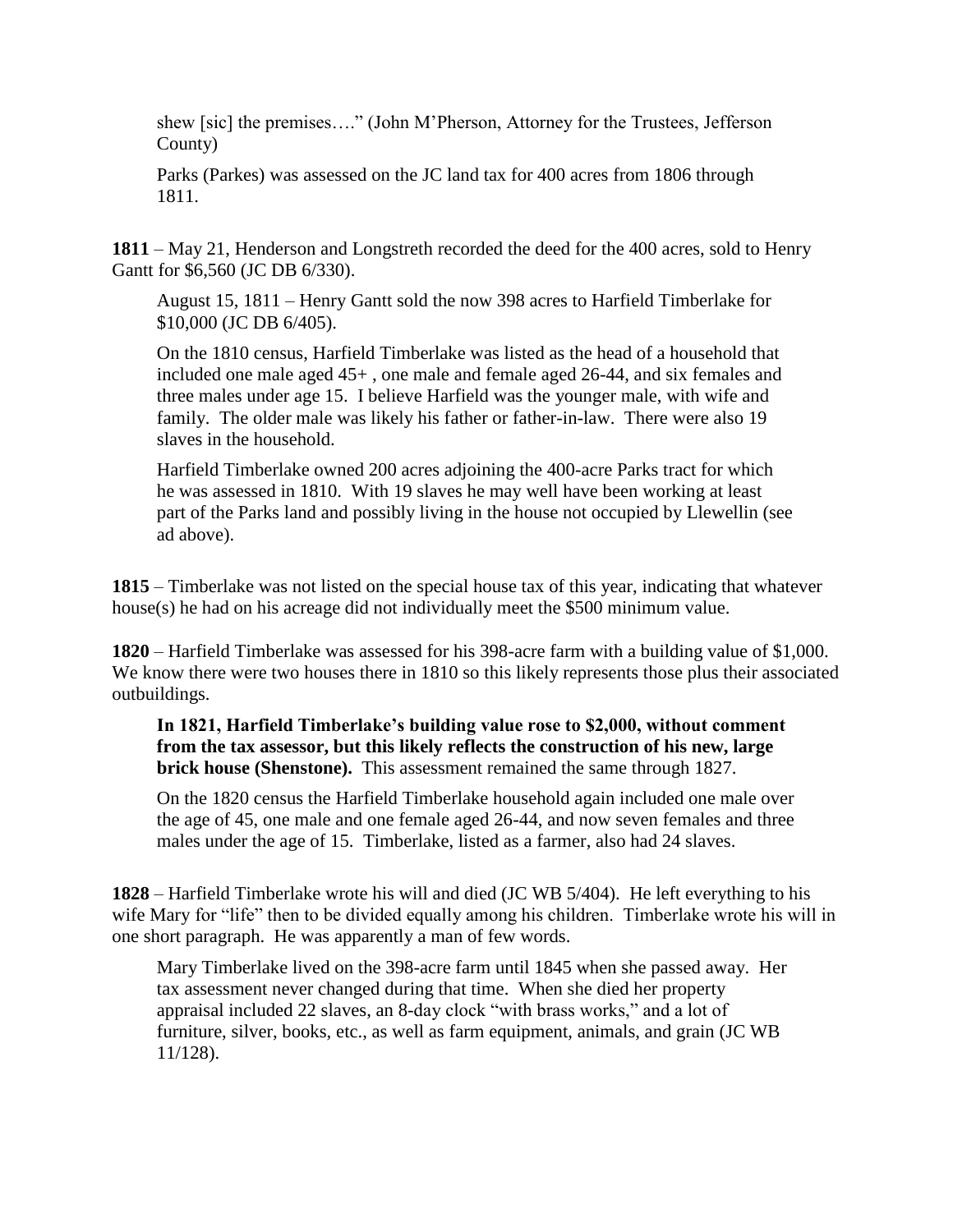**1847** – In 1846 the Timberlake estate went into Chancery Court. By then the farm known as Shenstone (an Irish town) was divided into two tracts, one called West Shenstone and retained by Ambrose Timberlake, and the other called East Shenstone or just Shenstone (Shenston) – which included the brick house. East Shenstone was sold at public sale by Richard, Henry, and Ambrose C. Timberlake as commissioners (see attached plat). The purchaser of the 233-acre Shenstone farm was Thomas Lackland, for \$10,372 (JC DB 29/75). The family graveyard was excepted from the conveyance.

Ambrose C. Timberlake and his brother Henry first purchased their brother Richard's interest in the 167-acre West Shenstone tract in 1847 for \$5,364 (JC DB 29/232). Then in 1848, Ambrose purchased Henry's interest in the farm for \$2,682 (JC DB 29/505).

## **Ambrose Timberlake's land tax assessment in 1848 included \$600 in building value "added for new house." (West Shenstone-Edgefield) In 1851 his building value rose to \$800 without comment from the assessor.**

On the 1852 map it appears that Ambrose Timberlake named his farm Edgefield.

**1854** – Thomas Lackland sold "Shenston," now 231 acres, excepting the Timberlake family graveyard, to Jacob Foreman for \$55 per acre, or \$12,705 (DB 33/426).

Lackland's 1853 tax assessment had a building value of \$2,500, up from \$2,000 without comment from the assessor. Jacob Foreman's later assessments retained that \$2,500 building value.

**1865** – Jacob Foreman sold the now 219-acre "Shinston" farm, "on which he now resides," to J.M. and R.M. (wife) Foreman for \$8,000, far below his 1854 purchase price (DB 1/52). This may be a conveyance to include his wife on the deed although the deed does not indicate whether "J.M. Foreman" is Jacob Foreman or somebody else.

**1870** – J.M. and R.M. Foreman of Montgomery County, Maryland sold "Shenston" to William A. Shewalter for \$55 per acre – 219 acres for \$12,045 (DB 5/131).

**1880** – William Shewalter mortgaged his "Shenston" farm to George Baylor (trustee), noted as now 193 acres minus "a portion sold to John M. Coyle (DB H/441).

John Coyle had purchased West Shenstone or Edgefield, however the deed was not recorded (may have been during the Civil War). He appears as the owner of "Edgeridge" on the 1883 S. Howell Brown map.

**1892** – George Baylor was both the executor of John M. Coyle's estate and the Special Commissioner in an 1888 Chancery Case against William Shewalter. In May 1892 he sold "Shenston" to George W. Snyder for \$7,125 (DB Z/401). Then in December 1892 he sold "Edgefield" at public sale to George W. Snyder for \$8,020 (DB 73/388).

The two farms remained in the Snyder family, passing to Charles W. Snyder in 1916 (DB 115/48) and in a 1976 partition (DB 410/638) were described as: East Shenstone (Shenstone,